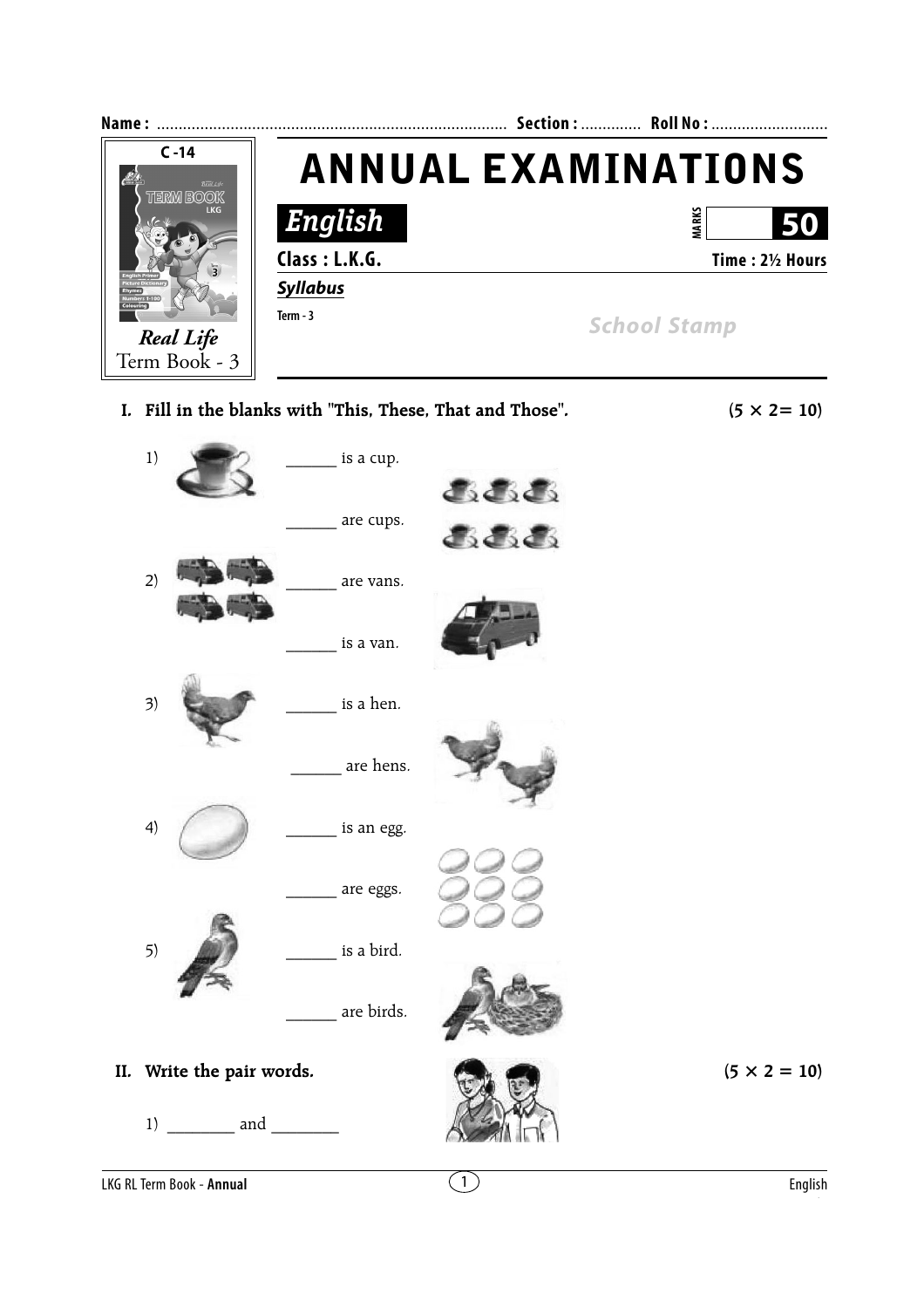

## **III.** Fill in the blanks with colours.  $(5 \times 2 = 10)$

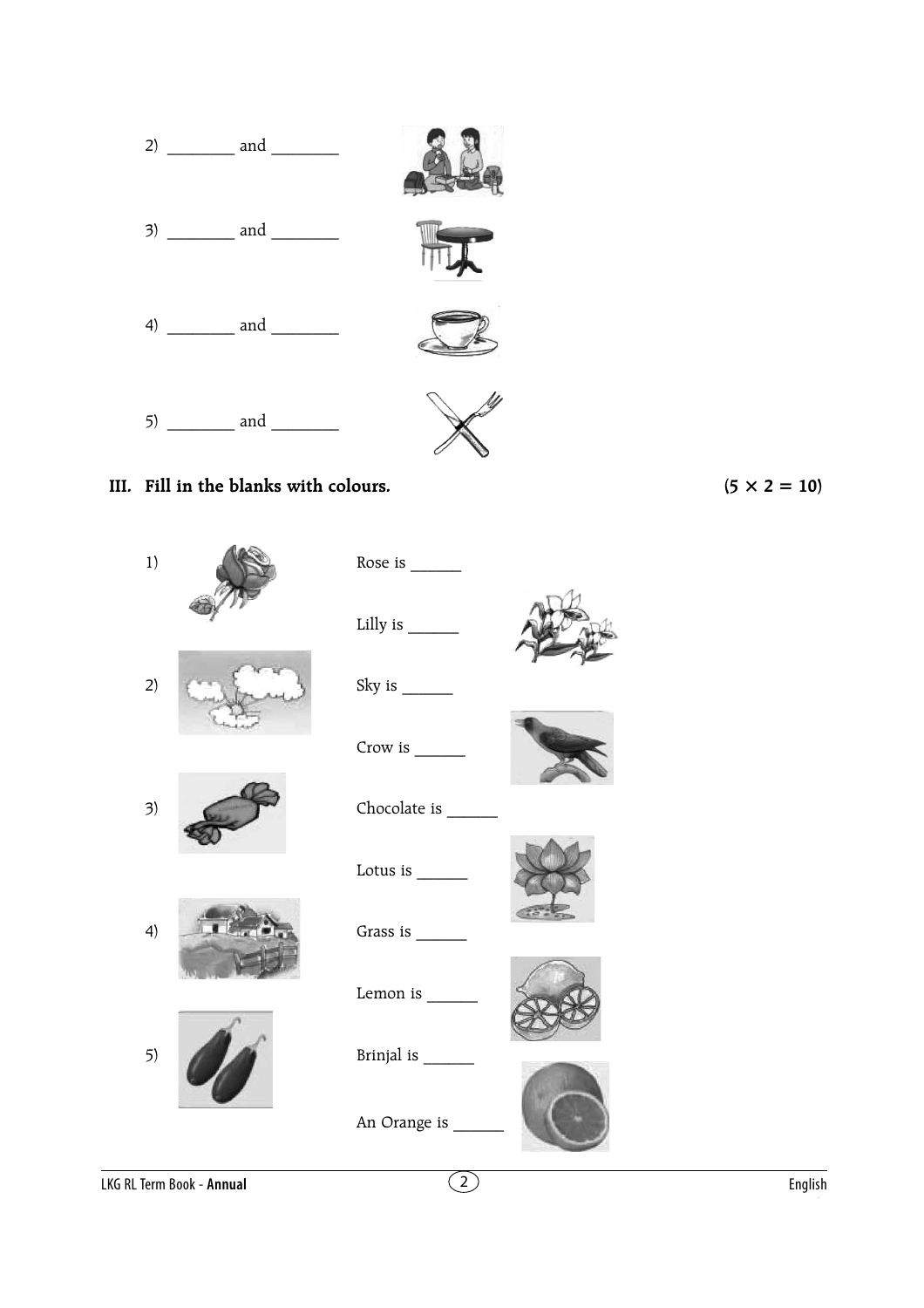## **IV.** Write the action words for the given pictures.  $(5 \times 2 = 10)$



## **V.** Put a tick  $(\checkmark)$  to the correct answer. (5  $\times$  2 = 10)

 $1)$  book / books





egg / eggs